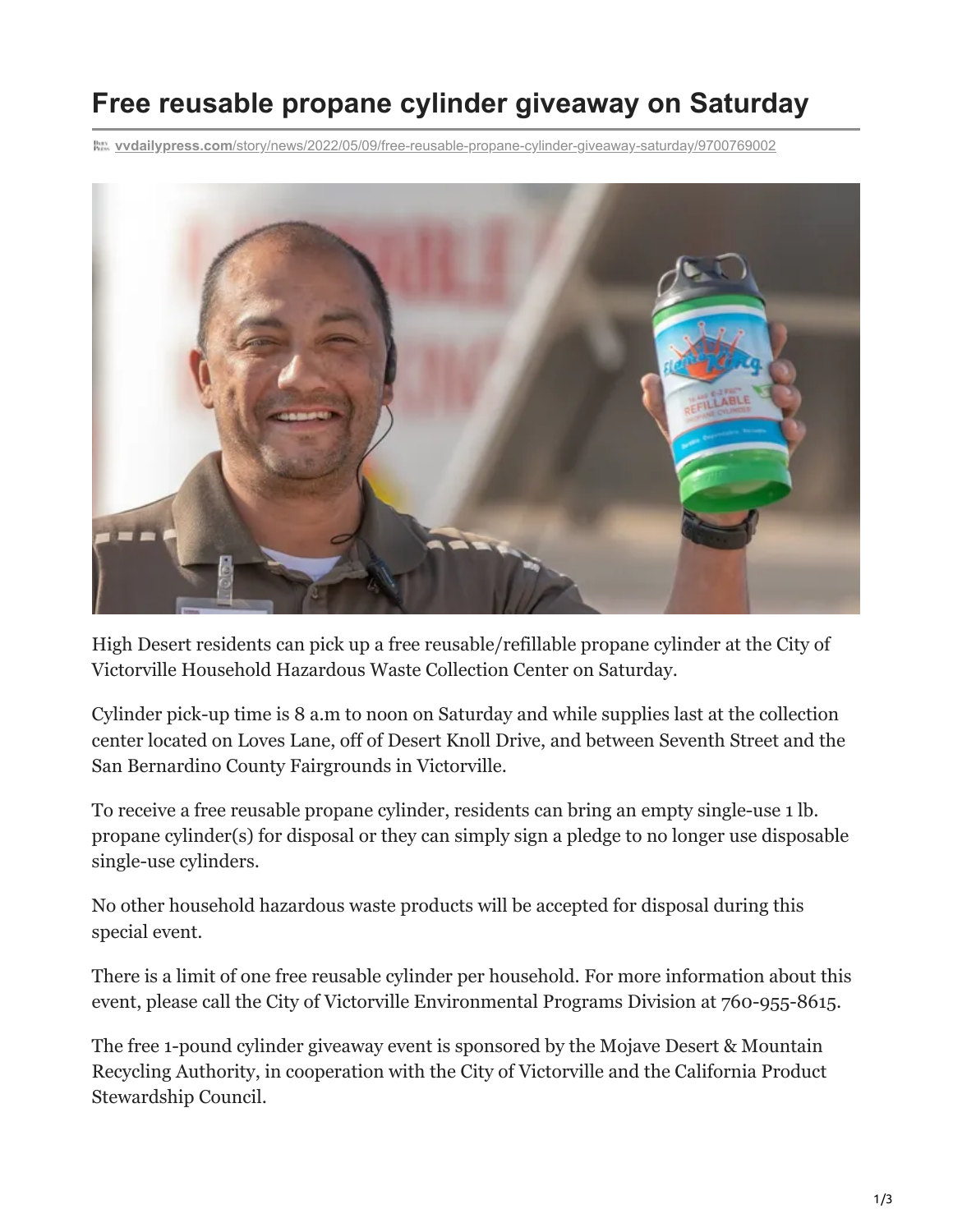Funding for this event is being provided through a grant from CalRecycle, the California Department of Resources Recycling and Recovery.

## **Disposable cylinder danger**

 As families gear up for the 2022 camping season, the Mojave Desert and Mountain Recycling Authority is reminding campers and tailgaters to "Refuel Your Fun" by using reusable propane canisters instead of disposable types.

One-pound propane gas cylinders are widely used to power a variety of devices including camping stoves, portable heaters, lanterns, portable showers, boat engines, scooters, and lawn care equipment.

Although they are convenient for consumers, single-use cylinders cause problems when it is time to dispose of them.

Single-use disposable propane cylinders should be taken to a local household hazardous waste collection center for proper, safe disposal.

Some parks and campgrounds have also set up separate collection bins for propane cylinders.

Many single-use propane cylinders are improperly put into trash or recycling bins, which can potentially cause fires or explosions if crushed or compacted in collection vehicles or at recycling centers.

When cylinders are properly disposed of at a household hazardous waste center, they are very costly to handle, usually \$2 to \$15 per container to transport, recover leftover gas, and finally recycle the cylinder for scrap metal. Local governments and parks end up paying these disposal costs.

Joshua Tree National Park disposes of over 700 unwanted 1-pound cylinders each week from its campgrounds, which cost the park thousands of dollars.

The Victor Valley Materials Recovery Facility, which serves High Desert and San Bernardino Mountain residents, has seen baler fires likely caused by exploding canisters.

Single-use 1-pound propane cylinders should not be refilled, as regulated by the US Department of Transportation to prevent fire hazards.

Victor Valley residents may dispose of unwanted 1 lb. propane cylinders for free from 9 a.m. to 4 p.m. on Wednesdays and Sundays at the city's collection center near the fairgrounds.

Additional household hazardous waste collection centers are available in Apple Valley and Hesperia. Call San Bernardino County Fire at 1-800-645-9228 for more information on the hours and locations of other household hazardous waste centers.